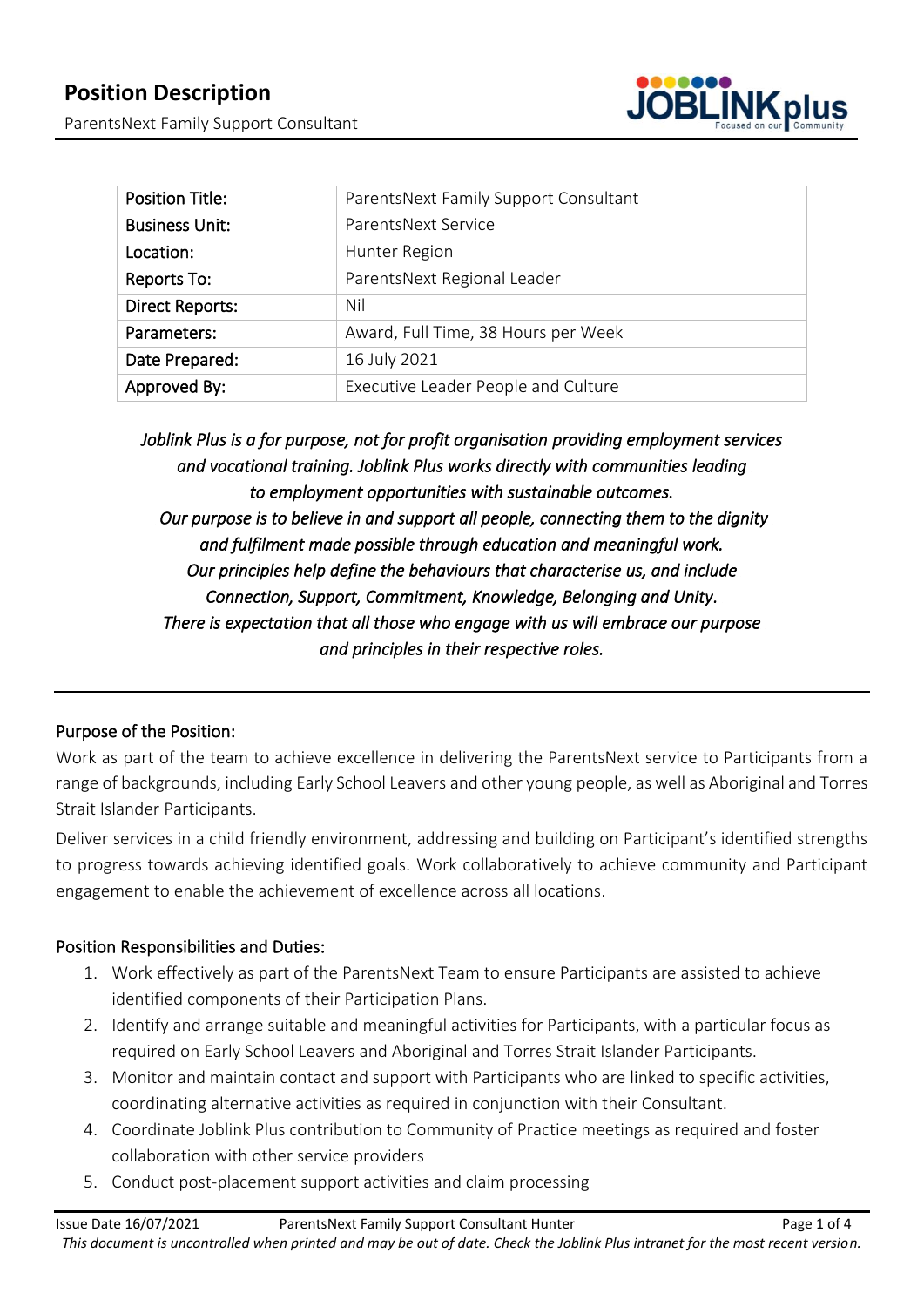ParentsNext Family Support Consultant



- 6. Complete all contractual claim requirements to ensure quality organisational outcomes.
- 7. Access Participant funding and complete and maintain all relevant documentation, utilising all relevant organisation and government systems.
- 8. Monitor and report on service excellence areas in line organisational purpose and values, as well as contractual requirements
- 9. Arrange and facilitate Participant Feedback Forums as required

# General Responsibilities:

- 1. Demonstrate the Joblink Plus Purpose and Principles.
- 2. Conduct duties in accordance with Joblink Plus policies, procedures and guidelines.
- 3. Shared commitment to a positive pursuit of safety; driven by active involvement in identifying hazards and controlling risks, following WHS policies and procedures
- 4. Promote and implement the principles of personal accountability with relation to discrimination and harassment in the workplace, accepting responsibility and answering for the outcomes of your choices, behaviours and actions

# Organisational Environment

This role will be based in the Hunter Region yet supporting the entire ParentsNext team in areas requiring support or additional servicing.

| Skills & Knowledge        | Knowledge of local services and programs                                           |
|---------------------------|------------------------------------------------------------------------------------|
|                           | Written and verbal communication, able to build rapport and sustain working        |
|                           | relationships                                                                      |
|                           | Ability to assist and support participants from a range of cultural and linguistic |
|                           | backgrounds, including young people and Indigenous people                          |
|                           | Time management, able to multitask and meet strict deadlines                       |
|                           | Problem solving & logical thinking                                                 |
|                           | Sound judgement & decision making                                                  |
|                           | Administration, reporting, computer applications, MS Office Suite                  |
|                           | Ability to apply privacy and confidentiality principles                            |
| Experience                | <b>Community Services</b>                                                          |
| Qualifications            | Current C class drivers licence                                                    |
|                           | Satisfactory Australian Criminal History Check                                     |
|                           | Current and valid NSW Working with Children Check                                  |
| Personal Qualities &      | Ability to collaborate with others; understands the behaviour, needs and           |
| <b>Behavioural Traits</b> | concerns of others and uses this to work effectively with people across            |
|                           | boundaries                                                                         |

# Essential Competencies, Qualifications and Experience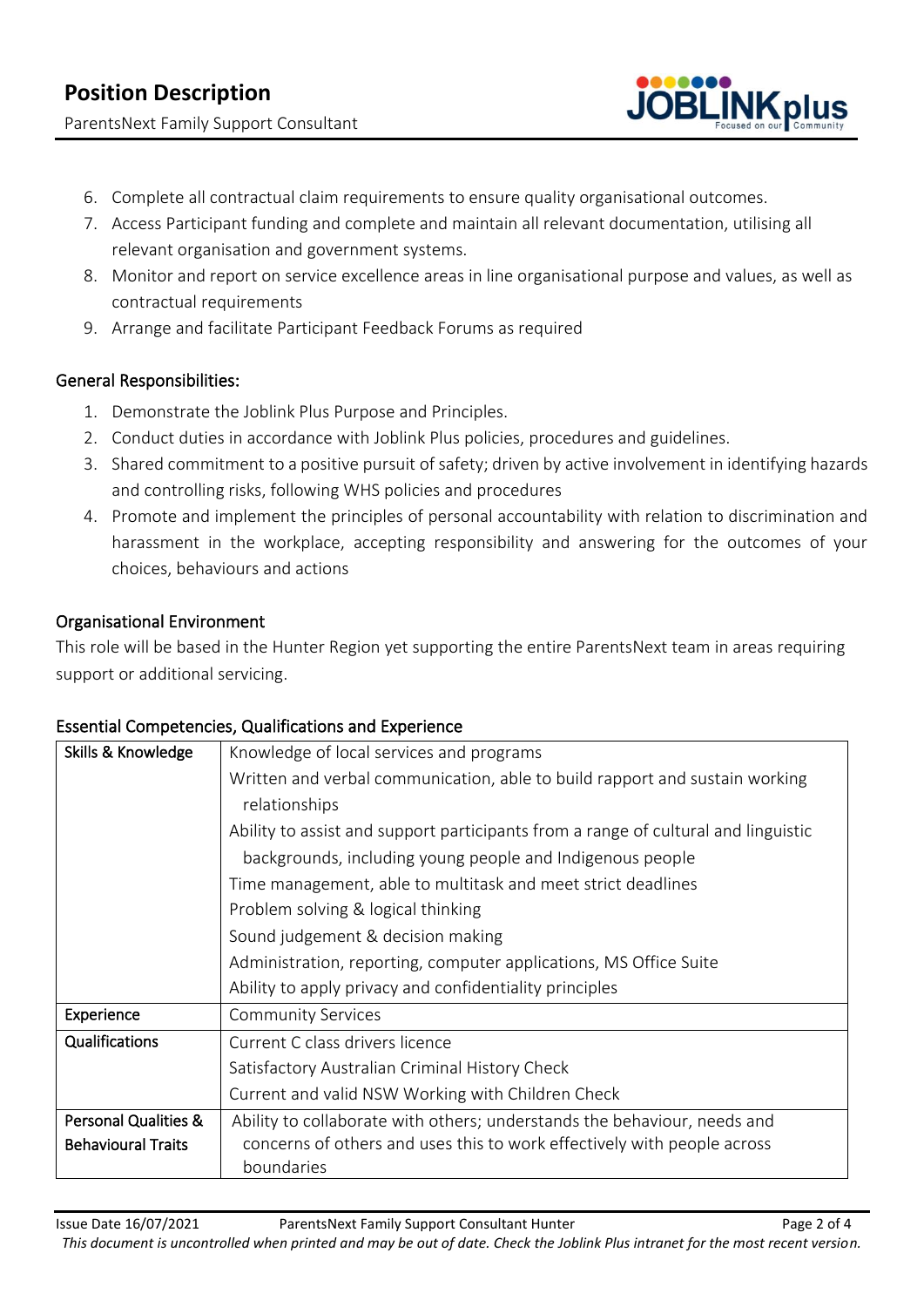ParentsNext Family Support Consultant



| Builds collaborative relationships with internal and external clients and<br>stakeholders                                 |
|---------------------------------------------------------------------------------------------------------------------------|
| Excellent communication skills; listens to others and conveys information clearly,<br>accurately, logically and concisely |
| To be reliable and have a commitment to fulfil the position                                                               |
| Ability to establish and maintain appropriate personal and professional                                                   |
| boundaries                                                                                                                |
| Perseveres when faced with resistance; overcomes obstacles and maintains a                                                |
| positive attitude and stable performance under pressure                                                                   |

#### Desirable Competencies, Qualifications and Experience

| Skills and Knowledge            |                                                                                    |
|---------------------------------|------------------------------------------------------------------------------------|
| Experience                      | Experience working with government contracts                                       |
|                                 | Experience working in culturally secure ways with diverse racial groups, including |
|                                 | Indigenous Australians                                                             |
| Qualifications                  | Cert III or above in Employment Services, Community Services, Youth or Social      |
|                                 | Services (or willingness to obtain)                                                |
| <b>Personal Qualities &amp;</b> |                                                                                    |
| <b>Behavioural Traits</b>       |                                                                                    |

# Other Matters

- The Position Description is not intended to be all inclusive. All employees are expected to undertake other tasks and perform other accountabilities and responsibilities reasonably required to meet the demands of the role and the purpose of the position.
- As a member of the Joblink Plus team, all employees may be required to perform other duties within their capabilities from time to time to meet the needs of Joblink Plus.